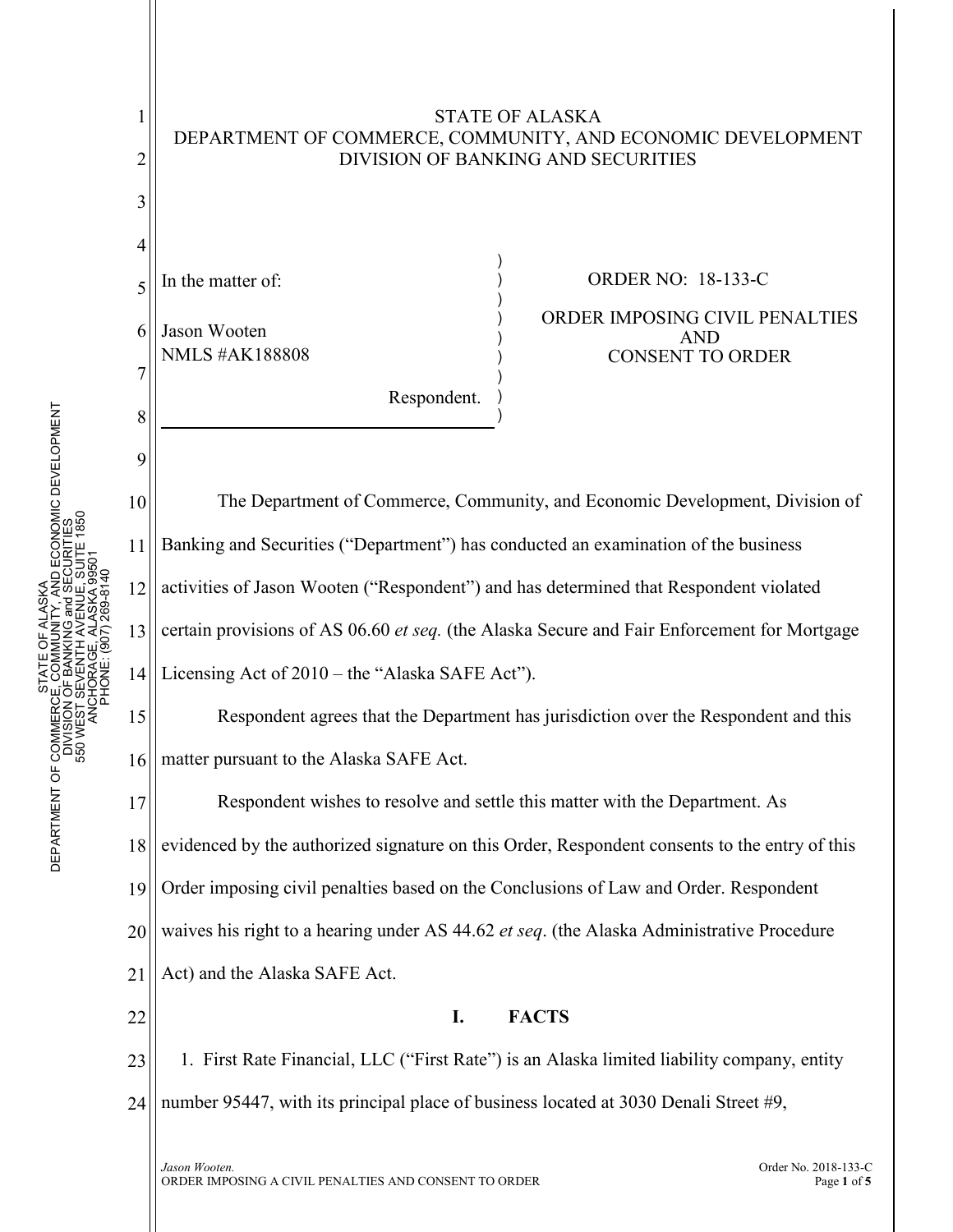1 2 3 4 5 Anchorage, Alaska 99503. On February 27, 2009, the Department issued an Alaska Mortgage Broker/Lender license to First Rate. First Rate's unique identifier is AK184451. The Department issued Mortgage Loan Originator Number AK188808 to Respondent on February 27, 2009. Respondent is a Mortgage Loan Originator (MLO) sponsored by First Rate. 2. On March 10, 2014, the Department conducted an examination ("First Examination") of

6 7 8 9 10 First Rate and its MLOs. At the time of the First Examination, Respondent was the sole owner and president of First Rate, was listed as a control person for First Rate in the Nationwide Multistate Licensing System & Registry (NMLS), and was working as an MLO for First Rate. Adam Heafner and Justin Harris were MLOs who were sponsored and employed by First Rate at the time of the First Examination.

11 12 13 14 15 16 3. During the First Examination, the Department conducted an advertising and loan file review. The Department found that Respondent maintained three on-line advertisements that did not display Respondent's or First Rate's unique identifier. The Department also found that Mr. Heafner maintained three on-line advertisements that did not display either or both his or First Rate's unique identifier and that Mr. Harris maintained one on-line advertisement that did not display either his or First Rate's unique identifier.

17 18 19 20 21 4. On June 4, 2014, the Department issued to First Rate a Report of Examination ("Report") detailing the Department's findings from the First Examination. Respondent, in his capacity as president of First Rate, responded to the Report and informed the Department that First Rate had enacted a policy requiring First Rate to approve all of its MLOs' advertisements before the MLO could use the advertisements in the MLOs' marketing.

22 23 24 5. On January 2, 2018, the Department conducted an examination ("Second Examination") of First Rate and its MLOs. At the time of the Second Examination, Respondent was the sole owner and president of First Rate, was listed as a control person for First Rate in NMLS, and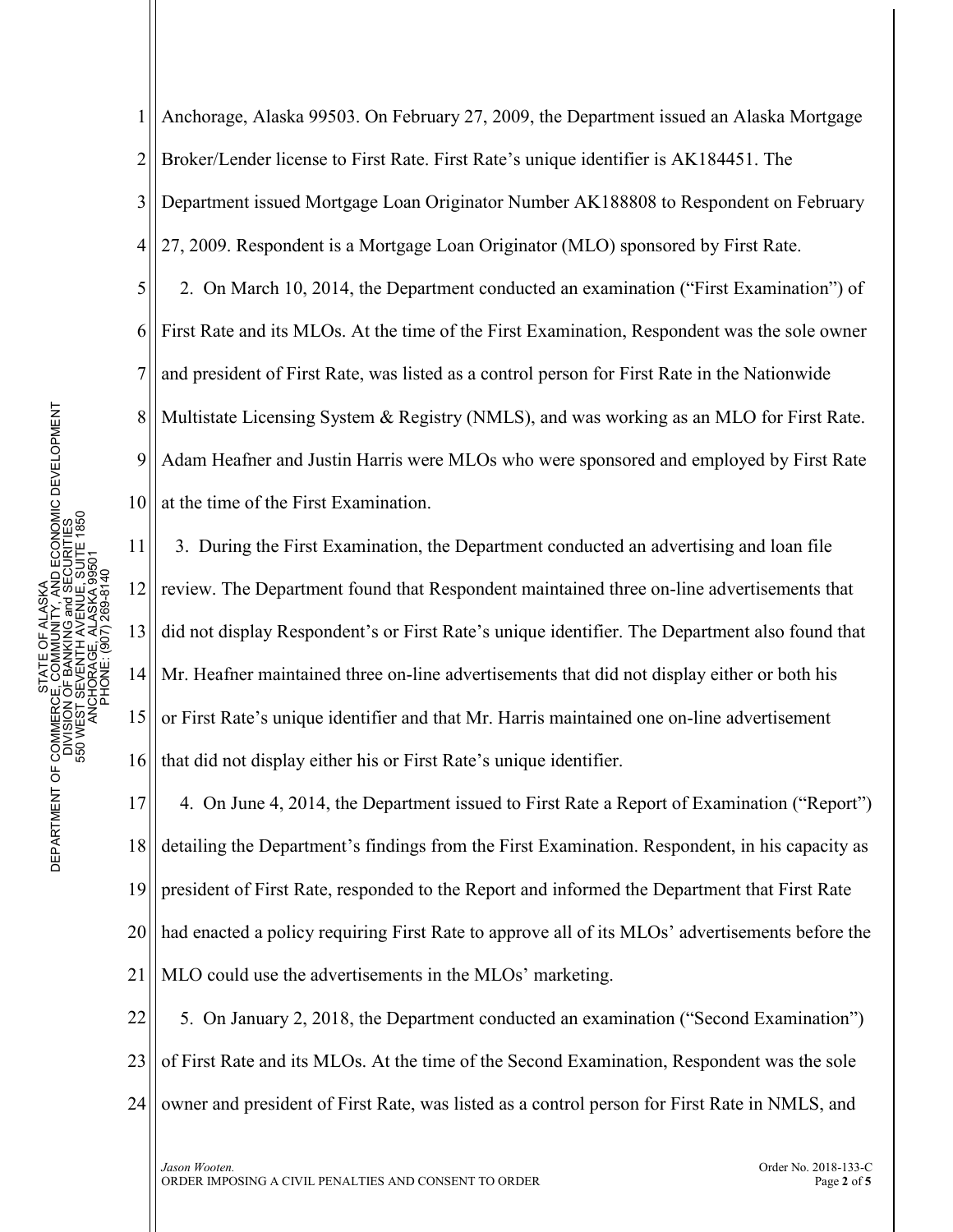9

11

1 2 3 4 5 6 7 8 was working as an MLO for First Rate. Messrs. Heafner and Harris were sponsored and employed by First Rate at the time of the Second Examination. The Department found that Respondent maintained two on-line advertisements that did not display First Rate's unique identifier. The Department also found that Mr. Heafner maintained seven on-line advertisements that did not display either or both his or First Rate's unique identifier and that Mr. Harris maintained one on-line advertisement that did not display his unique identifier. 6. A person operating as an MLO must clearly and conspicuously display the unique identifier assigned to the person by the NMLS on all advertisements, including websites.

## **II. CONCLUSIONS OF LAW**

10 1. Respondent was a "control person" of First Rate as that term is defined in AS 06.60.990(4).

12 13 14 2. Respondent violated AS 06.60.325 and 3 AAC 14.510(2) by failing to clearly and conspicuously display First Rate's unique identifier in the on-line advertisements found during the Second Examination.

15 16 17 18 3. Respondent violated AS 06.60.159(b) by allowing MLOs employed by First Rate to maintain advertisements that did not clearly and conspicuously display First Rate's or the MLOs' unique identifiers. Respondent, as president and control person of First Rate, knew or should have known that MLOs were violating the SAFE Act.

19 20 4. Respondent violated 3 AAC 14.415(a) and (b) by failing to supervise, monitor, and review the activities of persons operating as MLOs on behalf of First Rate.

21 5. Respondent is subject to a civil penalty under AS 06.60.420 for violating AS

22 06.60.159(b), AS 06.60.325, 3 AAC 14.415(a) and (b) and 3 AAC 14.510(2).

23

24

**III. ORDER**

Pursuant to the Alaska SAFE Act and on the basis of the Findings of Fact,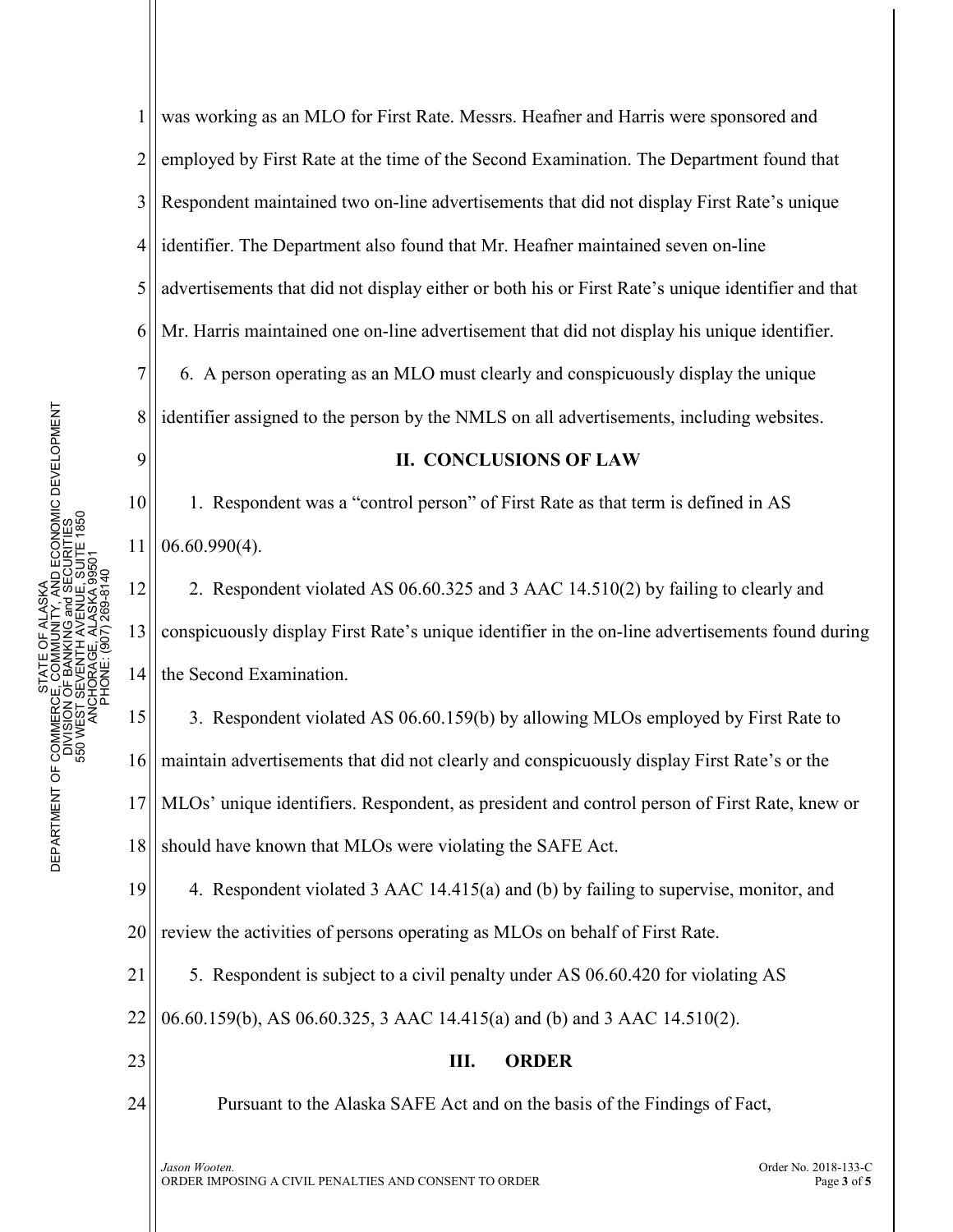

1 2 Conclusions of Law, and Respondents' consent to the entry of this Order, the Department ORDERS Respondent to: